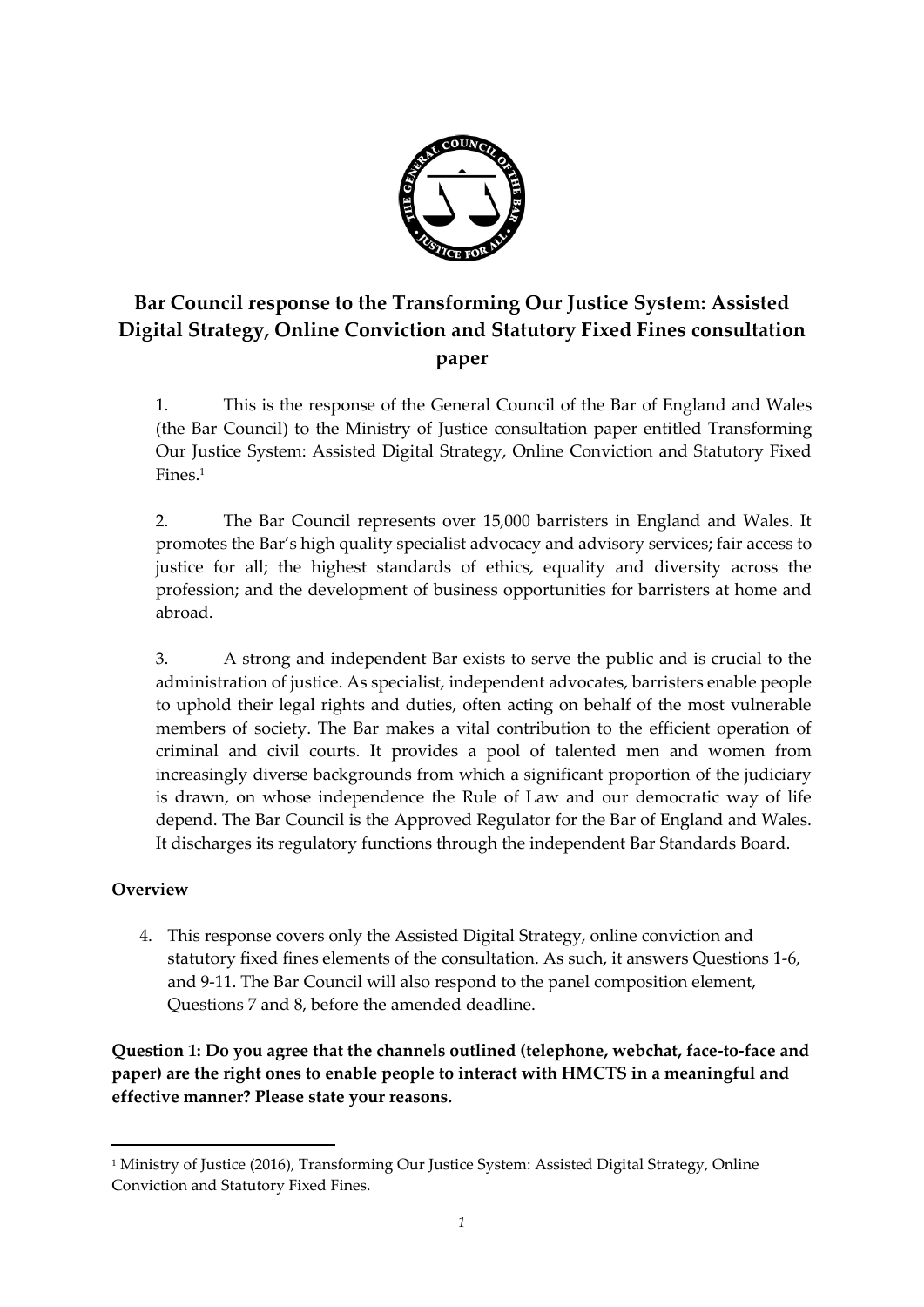- 5. As a preliminary point, Questions 1 and 2 seem to relate to the "steps [which] need to be taken by HMCTS to ensure support is provided to those people who need it to interact with the reformed justice system",<sup>2</sup> and on that basis to be directed solely at the steps which need to be taken to put "digitally excluded groups" in as good a position as "digital self-servers" to access the court system. This is different from the more fundamental and important question whether the new online court service provided by HMCTS will provide effective access to justice for either group.
- 6. There are two aspects to effective access to justice via an online court: one is the ability to use the technology itself; the other is the ability to navigate the legal process. As to the second, neither the "Transforming Our Justice System" document nor the accompanying summary of reforms and consultation describes the "innovative technology" which HMCTS envisages will form part of the online court system,<sup>3</sup> or states whether, for example, as proposed by Briggs LJ in his "Civil Courts Structure Review Final Report", HMCTS's new online court services will "provide interactive triage designed to assist [unrepresented litigants] to articulate their claim, and to upload their evidence", $4$  or if so, how. It is not possible to express a view about how effectively even "digital self-servers" will be able to navigate the new online court services without knowing more about the "innovative technology" or any "interactive triage" system which is proposed.
- 7. The proposed channels seem to be appropriate for some users but the Bar Council would suggest that additional channels are also considered for particular purposes, such as use of intermediaries and use of email, and possibly text messaging solely as a reminder/back-up (owing to concerns about security and the lack of audit trails to demonstrate for the success/failure of receipt). Also, additional flexibility should be considered for the channels identified, which specifically assist disabled members of the public remotely, rather than requiring users to use specific channels or assuming that certain channels are appropriate for all categories of users. In addition, we note that it is part of the Assisted Digital government strategy to provide alternative mechanisms to facilitate use of digital services; examples could include provision or funding of IT resources such as at post offices, retail outlets, libraries. Without the provision of such facilities we cannot see how the Online Court could meet the anticipated need for Assisted Digital. Therefore we would expect to see these developed as part of the Assisted Digital response from HMCTS.
- 8. 18% of the adult population rarely or never use the internet at all.<sup>5</sup> 28% of disabled people are not online (rarely access/have never used the internet) and older people are more likely to be offline than other age groups (41% of people aged over 65 are

1

<sup>2</sup> Ministry of Justice (2016), Assisted Digital: Court Reform – Impact Assessment dated 15 September 2016, Summary: Intervention and Options.

<sup>3</sup> Ministry of Justice (2016), Transforming our justice system – summary of reforms and consultation, paragraph 3.1(i).

<sup>4</sup> As above, Paragraph 6.9.

<sup>5</sup> Cabinet Office (2013), Government Digital Strategy.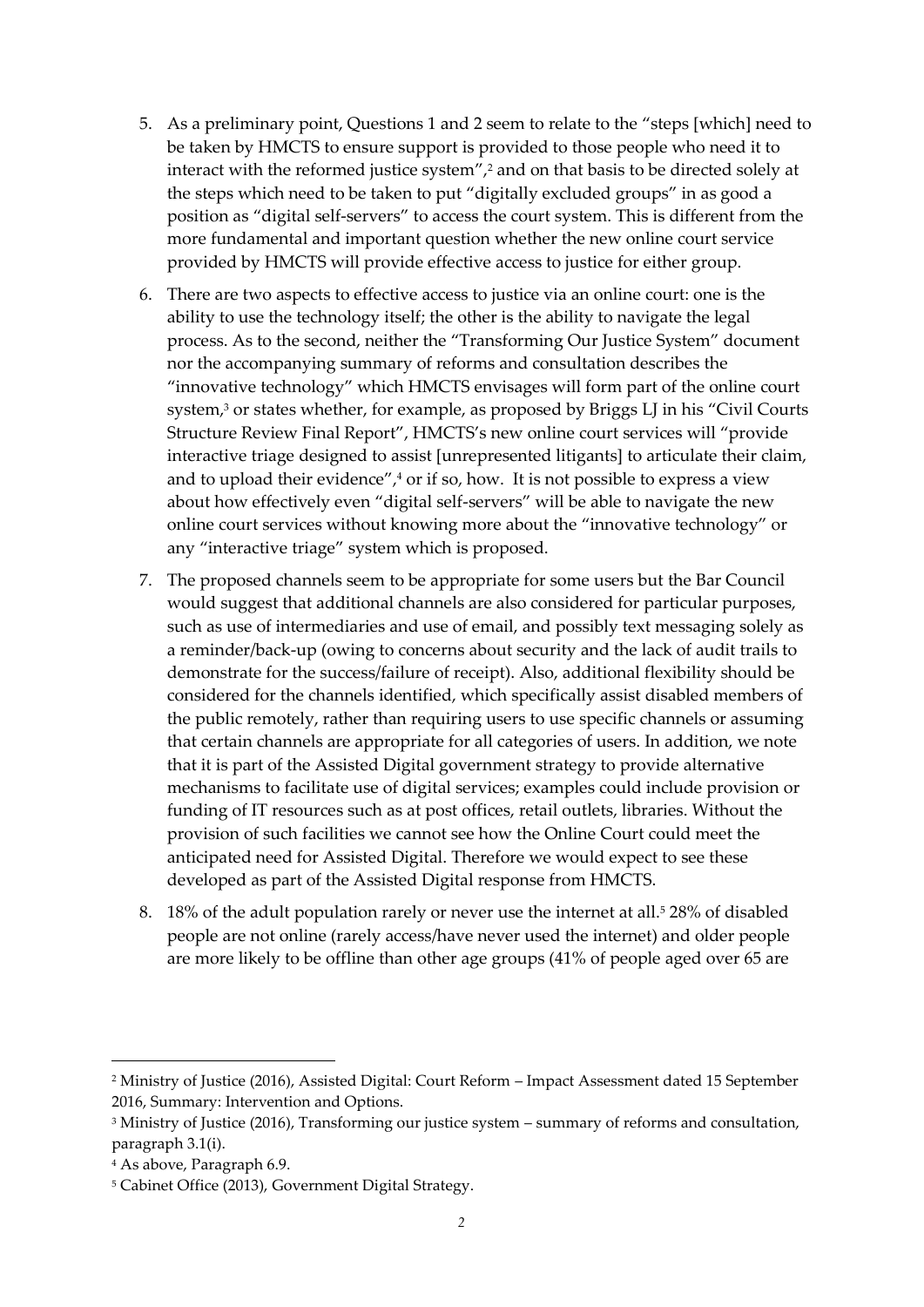not online).<sup>6</sup> A higher proportion of the elderly are female.<sup>7</sup> Notably the figures provided in the consultation demonstrate that 70% of the population fall within the categories requiring digital assistance or are digitally excluded.

- 9. If existing channels of engagement, such as intermediaries, are excluded, this is likely to be a disadvantage for these groups and therefore potentially discriminatory.
- 10. Many members of the population who use the internet use it for information only and not transactions. Many of the people who are content to use the internet may not be familiar with legal matters and therefore may be unwilling to engage with such matters digitally. Although "digital by default" may well be a cost-saving policy, there appears to be a presumption that all users will have to use digital unless they "cannot" do so. This is too restrictive an approach and is not consistent with the "no one left behind" commitment from HMCTS intended, it is assumed, to ensure that services are available to those who are reluctant to or cannot use the service fully digitally. Encouragement to use the services digitally is, of course, entirely sensible, however any mandatory requirement to use the services only through digital channels must be avoided.
- 11. Such persons are likely to wish assistance through third parties such as legal advisors, especially for legal matters, especially since trust and privacy in online interactions are issues of concern for a substantial proportion of the population. Given that accessing many HMCTS services involves the disclosure of privileged information and sensitive personal data, it is particularly important that such information is protected during the process of accessing HMCTS services.
- 12. Use of intermediaries is common for interaction with government services see e.g. HMRC filing. Intermediaries who are able to guide the person through the process provide value for the person and for the system.

## **Question 2: Do you believe that any channels are particularly well suited to certain types of HMCTS service? Please state your reasons.**

- 13. Given the breadth of HMCTS services and the differing characteristics of the users and their needs it is not possible within the given timeframe to provide a response addressing all HMCTS services. It is unclear whether the types of HMCTS services under consideration include those proposed for the future or solely existing services. We are aware that Lords Justice Briggs and Ryder have indicated that any Online Court will be an entirely new legal procedure, unlike the current approach, and therefore it is impossible for us to predict what avenues or channels would be appropriate. In the circumstances, the following general comments are provided.
- 14. Face to face services are recognised as being particularly important for accessing HMCTS services required urgently or on an emergency basis at the point of use, e.g. at Courts. Face to face services are also important where the needs of the user are not

 $\overline{a}$ 

<sup>6</sup> Cabinet Office (2014) Government Digital Inclusion Strategy.

<sup>7</sup>Office for National Statistice (2011), 2011 Census: Section 6 – The structure of the population of the United Kingdom.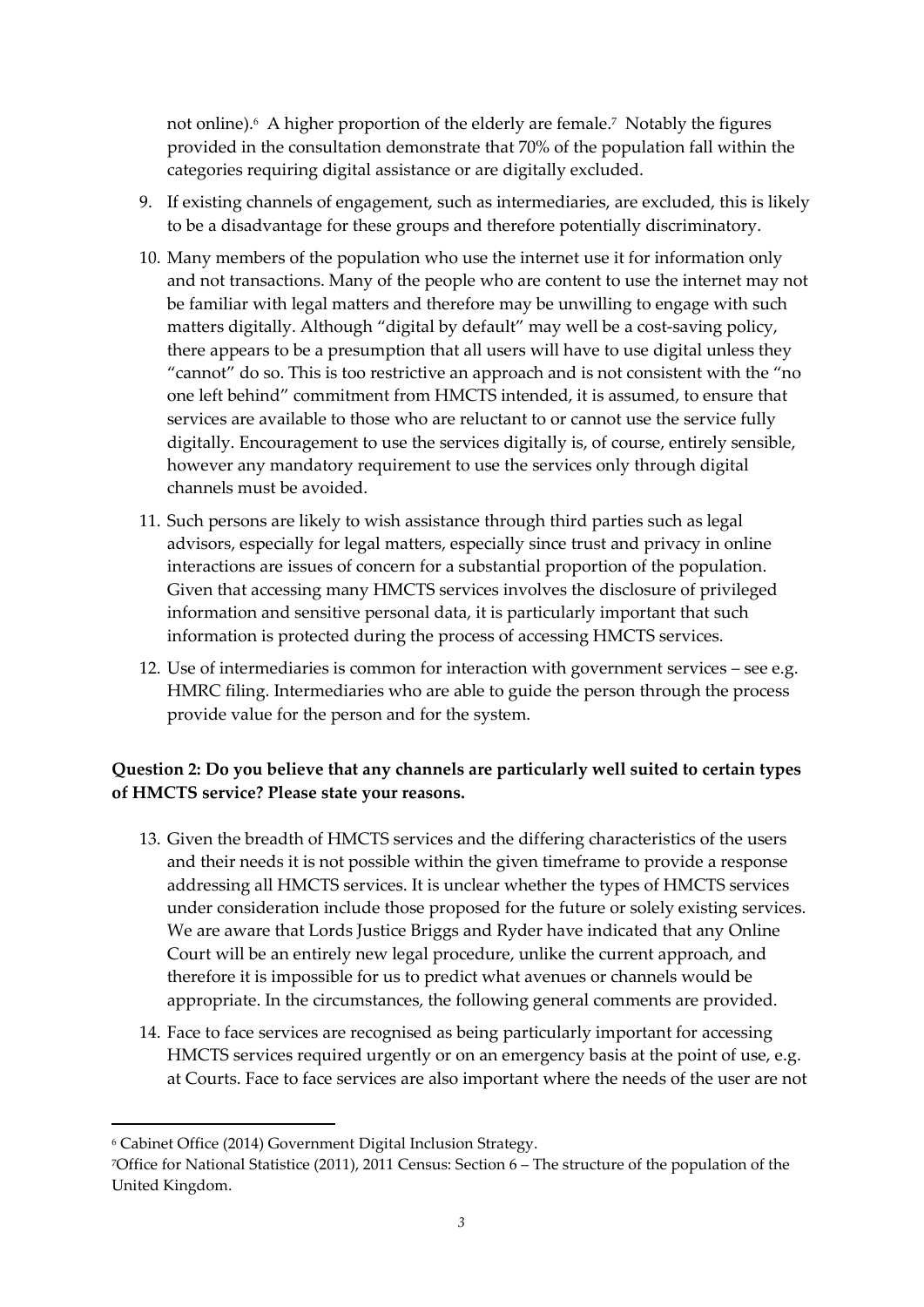apparent from digital services or where forms are unclear. Users with literacy or language problems will also benefit from face to face channels and provision of interpreters/translators. Many people are unlikely to require court services more than once during their lifetime and are therefore likely to find the experience stressful and alien. The level of trust placed in the system means that, in our experience, litigants feel reassured and more confident in the justice system when engaging face to face.

- 15. Telephone services are important for information services and for remote access for services especially where physically accessing services is a problem, e.g. where local courts are closed, for convenience and where users are not online. Text messaging could be used to prompt user as to deadlines or approaching hearing dates, and has been used effectively by GPs and hospitals for a similar purpose, but we note the concerns set out above concerning security and audit trail so would suggest that this is used solely as a reminder/backup. Webchat is useful for digitally able users providing it is also available outside normal working hours and is able to provide comprehensive assistance rather than being limited as is sometimes the case with commercial entities (e.g. because they use staff working in other countries who do not have access to the user's data or have insufficient training in the relevant area). Where advice is likely to be required intermediaries will be most useful. The present proposals do not appear to address diversity of language issues and we suggest that this is where paper channels are likely to continue to be required.
- 16. The Bar Council would also note that while litigants would potentially be able to access the relevant services 'at home', this does not necessarily mean that they would be able to access those services remotely. For example, it is vital that there is sufficient Wi-Fi coverage in courts so that users can access assistance without incurring data usage costs and that appropriate facilities should be provided at Court for those who do not have smart phones, tablets or laptops.
- 17. We agree that user research is required for assisted digital in relation to all services but note that where this has been carried out, e.g. the "Help with fees service", it was on a very small scale and did not seem to have captured all users of the types that would need the assisted digital services, so could not claim to be representative. The reliance on the use of Google questionnaires is particularly likely to miss the digitally averse. We question whether, as a result, this has captured all the issues.

#### **Question 3: Do you agree with the principle of a statutory fixed fine process for those who enter an online guilty plea and are content to proceed with the process? Please state your reasons.**

18. The Bar Council agrees with the principle, since it has the potential to benefit defendants. However, we have concerns over its practical application as set out in our answer to Questions 4, 5 and 6 below.

#### **Question 4: Do you think that there are any additional considerations which we should factor into this model? Please list additional considerations.**

19. The assumption underlying this proposal is that all those affected will be able to access and use the internet. The Ministry of Justice's own figures in paragraph 7.1.3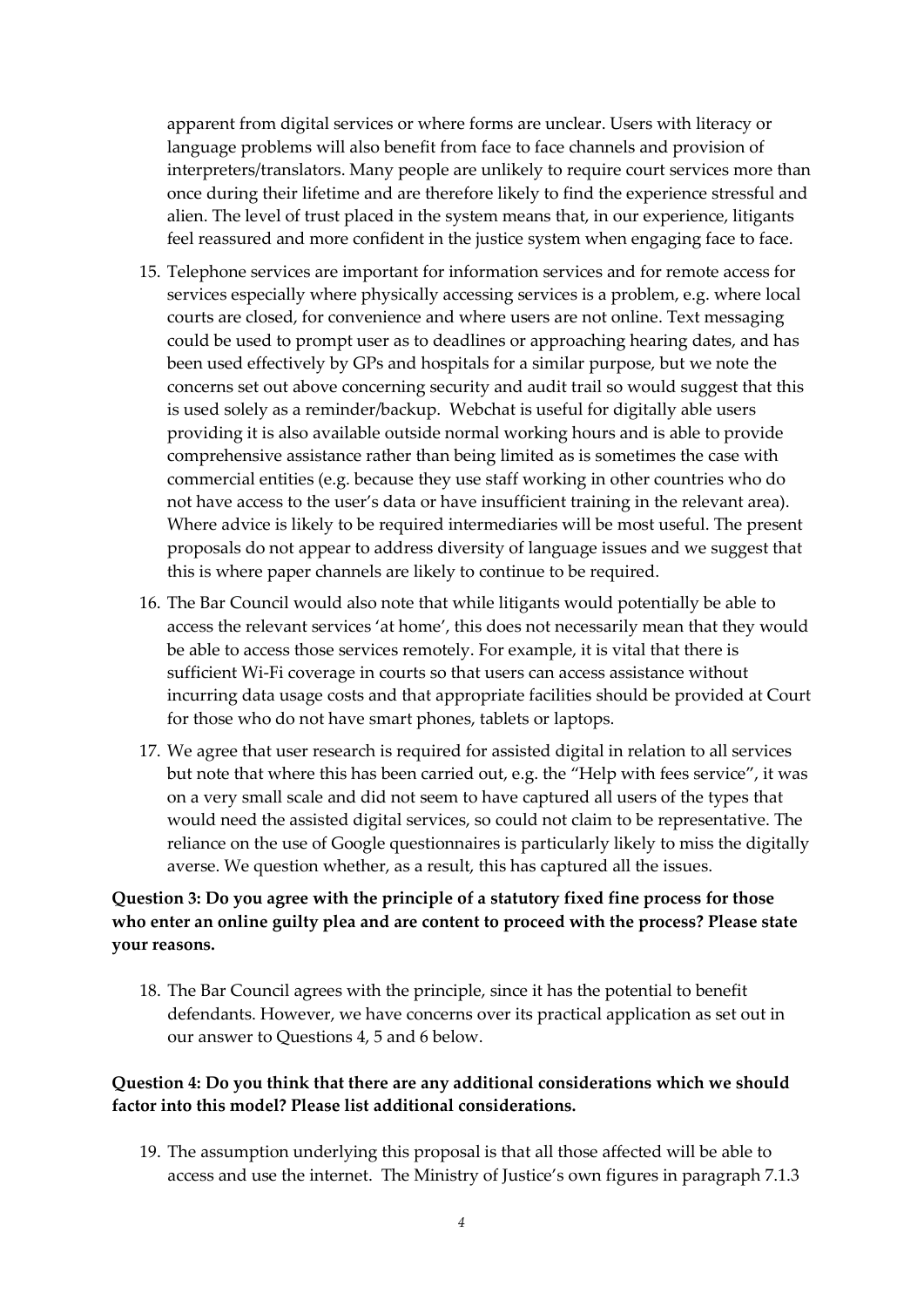show that only 30% can use digital services unaided; over half require help and 18% are excluded. The Impact Assessment states "If some of those who want to engage digitally are unable to, access to justice would be compromised and volumes would be impacted: assisted digital arrangement will need to be put in place."

20. The sorts of arrangements envisaged are set out in paragraph 7.1.5 and it is vital these are in place before there is any roll-out. The numbers of those potentially affected by the proposal, yet unable to engage effectively digitally, are significant and any assisted arrangements will need to be properly funded and staffed to be effective for otherwise the great majority of those affected will not benefit. We bear in mind the evidenced severe problems that many members of the public experience when attempting to engage with publicly-funded helplines (such as HMRC) and suggest that a failure to ensure proper access to these services will see justice denied when, as we set out below, this process requires people to accept a criminal conviction within a limited period of time.

## **Question 5: Do you think that the proposed safeguards are adequate (paragraphs i-x above)? Please state your reasons.**

- 21. The Bar Council thinks that the proposed safeguards are adequate, subject to the points made below.
- 22. As an additional safeguard, defendants ought to be informed before beginning the process that they have the right to consult a lawyer and if they are in doubt about any aspect of the process, they *should* consult one.
- 23. We would also strongly suggest a clear warning that pleading guilty will result in a criminal record. There is no evidence that defendants will be made aware of this potentially serious consequence. Of the offences initially to be brought into scope, fare evasion is arguably more serious than (e.g.) many motoring offences because there is intent to avoid payment. By using an online procedure that is similar to (e.g.) parking fines, defendants may be misled about the gravity of the offence to which they have pleaded guilty.

## **Question 6: Do you agree that the offences listed above are appropriate for this procedure and do you agree with our proposal to extend to further offences in the future, including driving offences? Please state your reasons.**

24. The Bar Council agrees that the offences listed are appropriate for this procedure, but would wish to see a full evaluation of this scheme before it is extended to other offences. Minor road traffic offences that carry only points would seem to be the obvious extension subject to suitable arrangements for "totting" disqualifications.

## **Question 9: Do you agree that we have correctly identified the range of impacts, as set out in the accompanying Impact Assessments, resulting from these proposals?**

**Assisted Digital**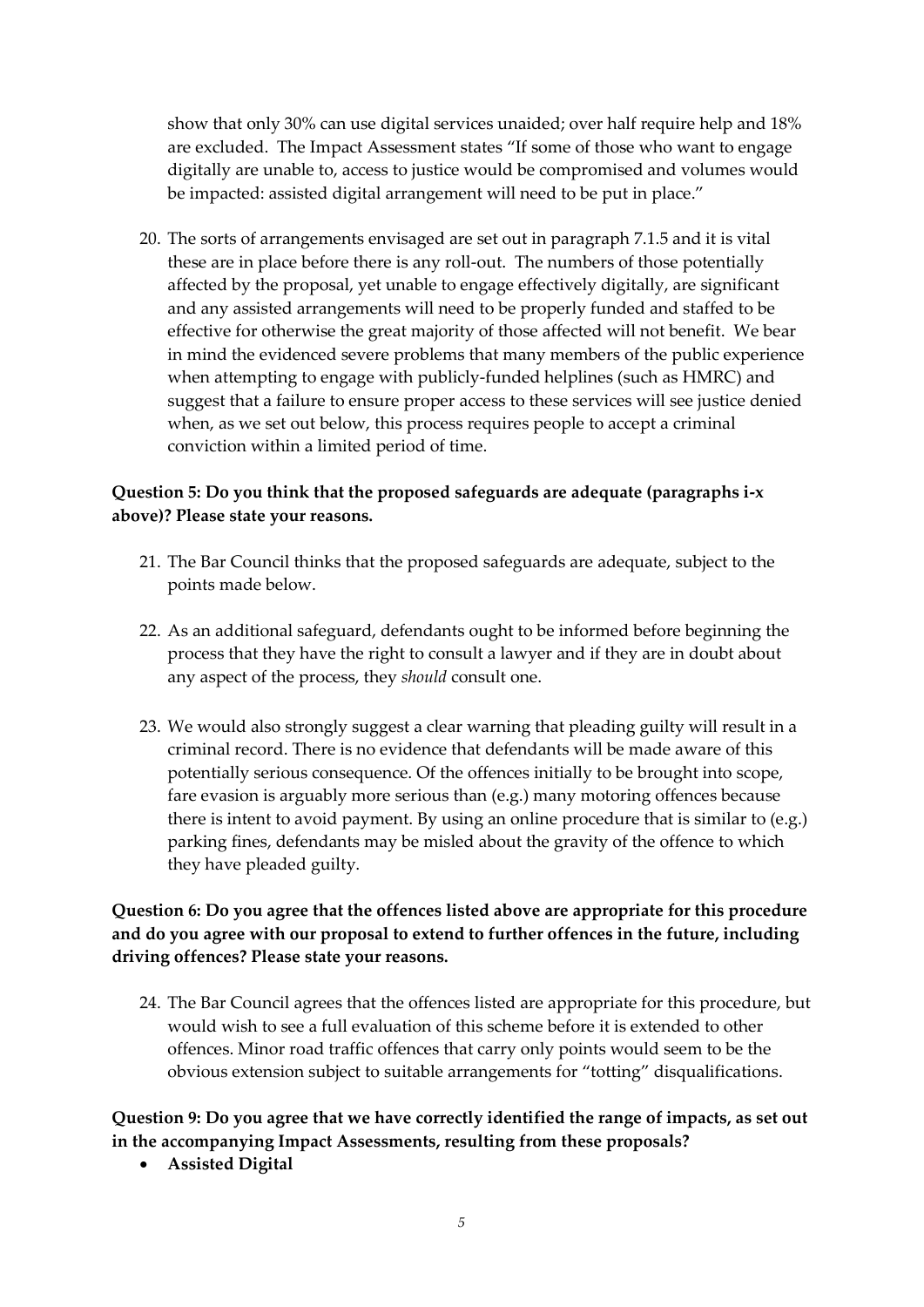#### **Online Conviction and Statutory Fixed Fine**

#### **Please state your reasons.**

- 25. On Assisted Digital, the Impact Assessment appears to deal with the effect of the policy of changing to digital access to HMCTS services and the binary question of providing or not providing assisted digital, rather than the separate issue of the impact of introducing the assisted digital channels proposed. Further, only limited evidence has been referred to in the impact assessment as to how the users including those with protected characteristics will be affected and none which assesses the impact of particular assisted digital channels on users with particular protected characteristics. There appears to be a recognition of the lack of evidence but no evidence of research on or assessment of user requirements for each channel and each service. In the circumstances it is difficult to see how the impact assessment has captured all the potential impacts.
- 26. The following table identifies the issues in relation to Assisted Digital (taken from Digital Inclusion Strategy, December 2014). These are the impacts which should be considered in relation to each of the proposed channels, each of the Protected Characteristics and each of the services.

| Access         | <b>Skills</b>   | Motivation                    | Trust            |
|----------------|-----------------|-------------------------------|------------------|
| Accessibility  | Literacy skills | <b>Risks</b>                  | Identity         |
| Location       | Digital skills  | Necessity                     | Security         |
| Cost           | Security skills | Financial benefits            | <b>Standards</b> |
| Technology     | Confidence      | Social benefits               | Reputation       |
| Infrastructure |                 | Health and wellbeing benefits |                  |
| Language       |                 |                               |                  |

#### **The challenges that people face**

27. We have no specific comment to make on the impacts of the online conviction and statutory fixed fines element of the Impact Assessment, other than those set out above.

**Question 10: What do you consider to be the equalities impacts on individuals with protected characteristics of each of the proposed options for reform? Please state your reasons.**